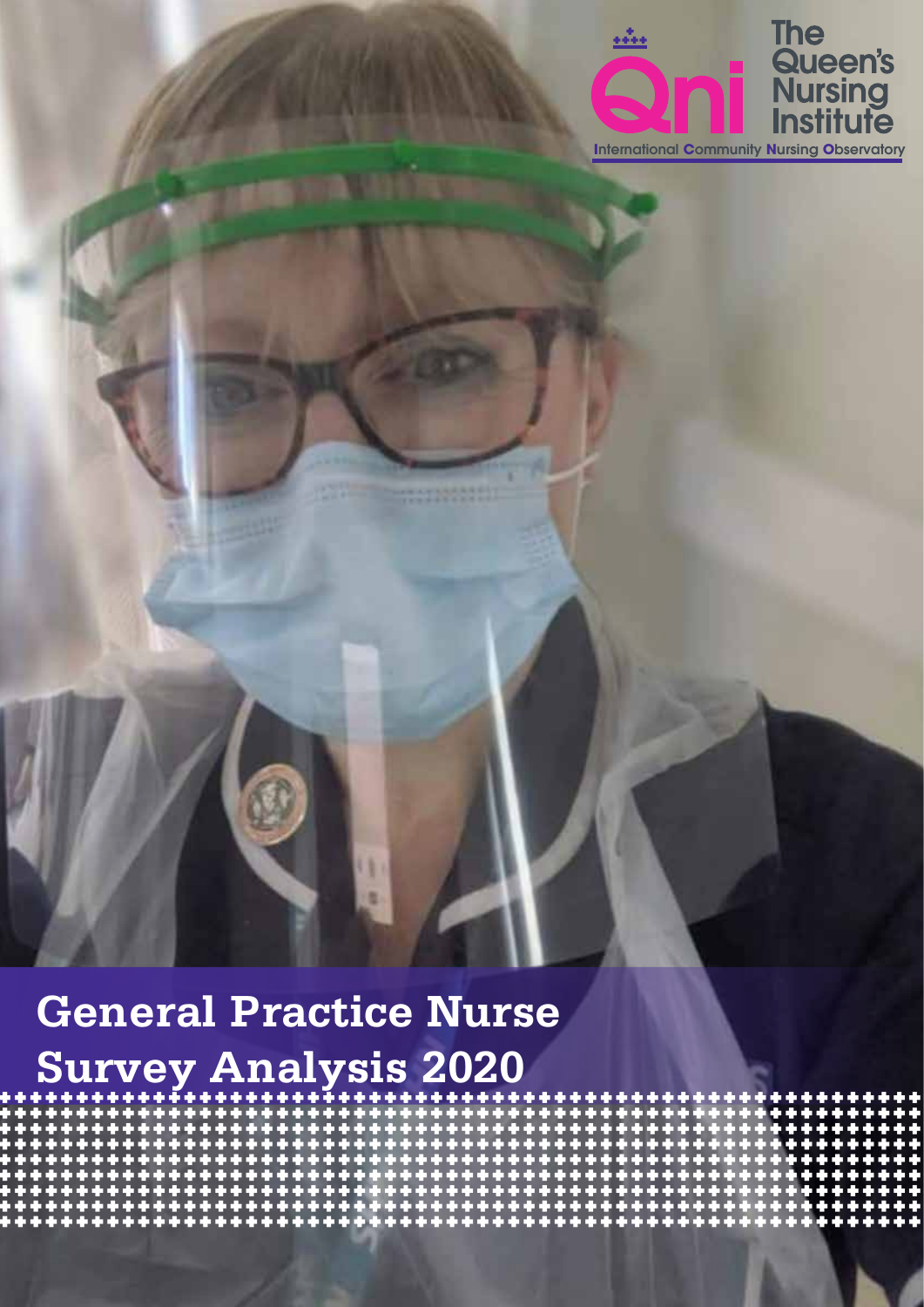# **The Queen's Nursing Institute's International Community Nursing Observatory**

The QNI launched the International Community Nursing Observatory (ICNO) in November 2019.

The ICNO analyses data and trends in the community nursing workforce data in greater depth, to aid understanding of the challenges faced by services. It will collate and analyse data about community and primary care nursing services at a regional, national and international level.

Professor Alison Leary MBE, Chair of Healthcare and Workforce Modelling at London South Bank University (LSBU) and a Fellow of the QNI is Director of the ICNO.

The idea behind the foundation of the ICNO originated from an independent strategic review conducted in 2018 by executives at Barclays Bank plc, through the 'Unlocking Insights' programme, led and managed by the charity Pilotlight. The 'Pilotlighters' at Barclays highlighted that data relating to the community nursing services workforce is often incomplete and this leads to barriers which prevent the progression of policy development, service enhancement and improvements to the care of individuals, families, carers and communities.

The ICNO seeks commissions designed to support data gathering and analysis that will provide evidence to enhance service planning and delivery in health and social care settings.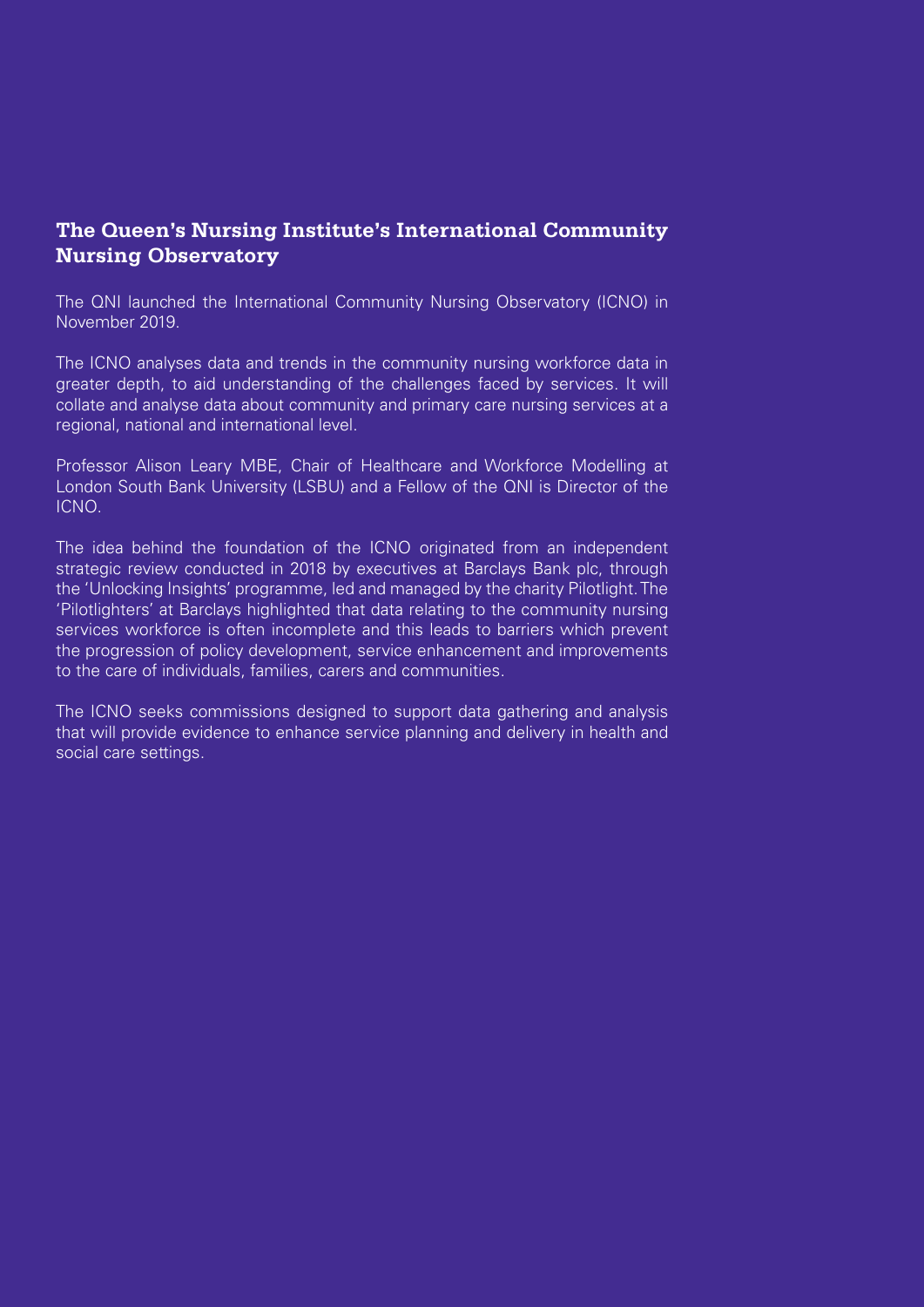

# **Contents**

**Analysis was conducted by Dave Bushe, Professor Alison Leary MBE and Dr Geoffrey Punshon for the Queen's Nursing Institute.**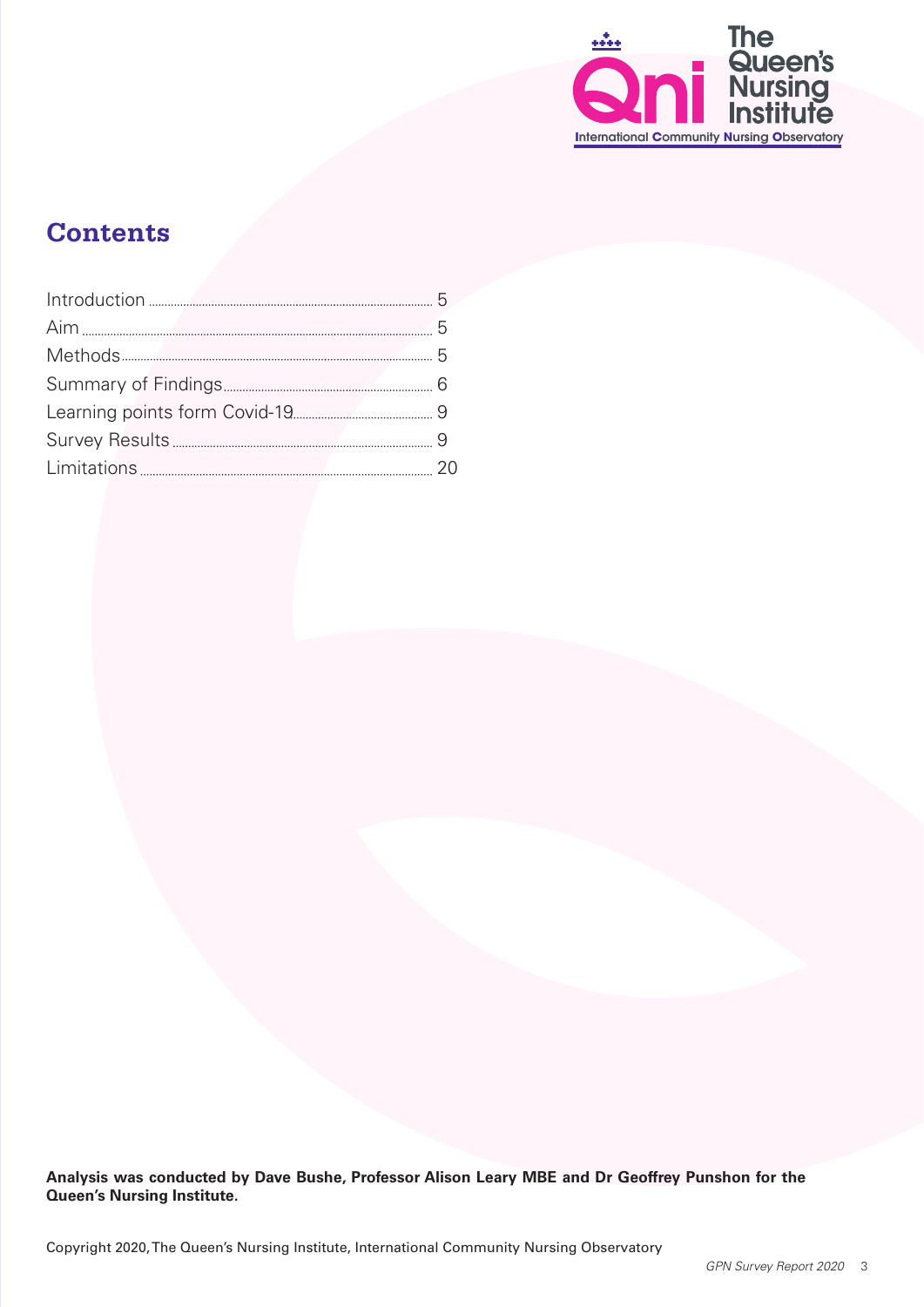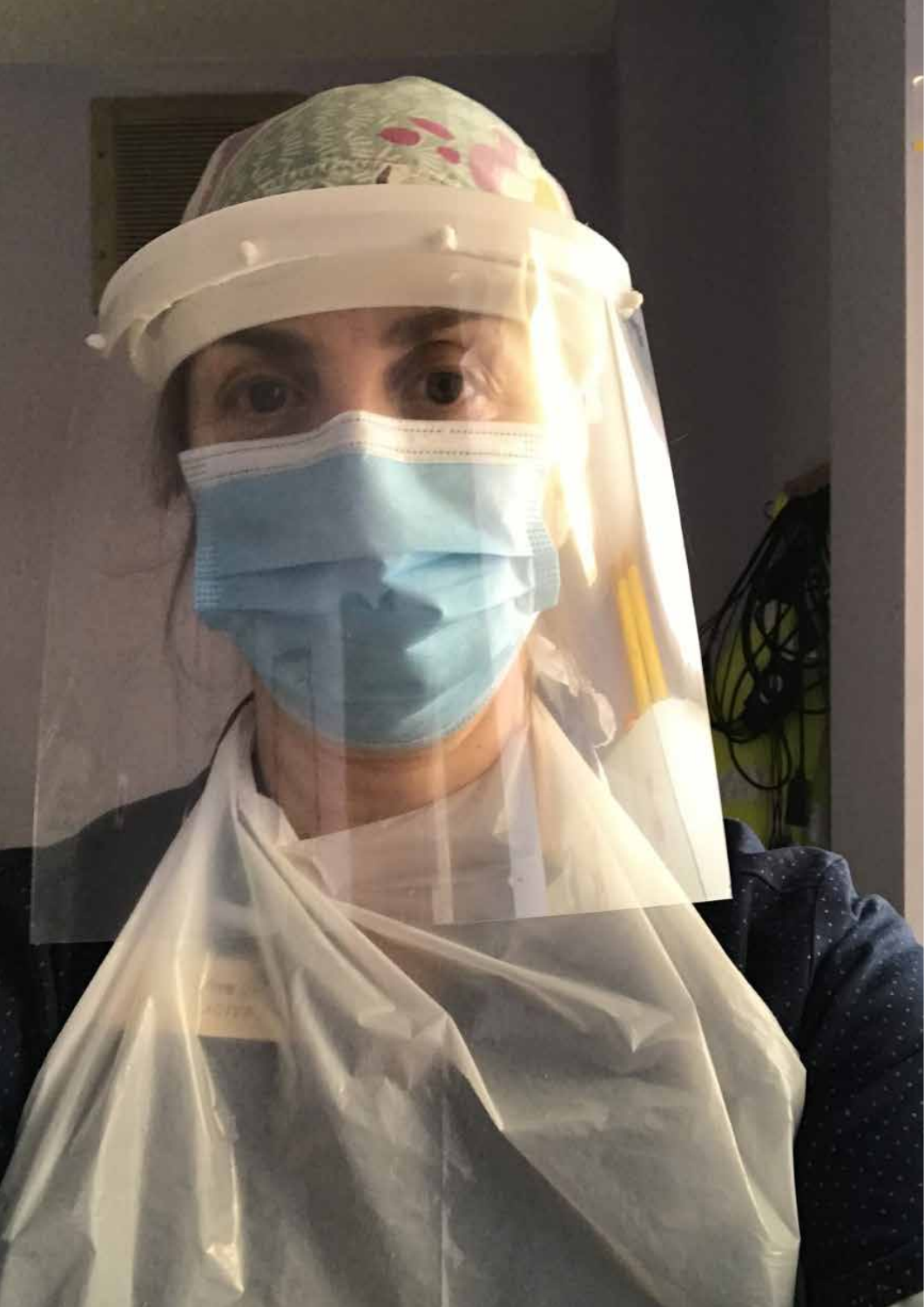In March 2020 as the Covid-19 pandemic spread within the UK, General Practices made significant changes to the ways in which they offered services to their registered populations in order to reduce the spread of the virus.

#### **Introduction**

In March 2020 as the Covid-19 pandemic spread within the UK, General Practices made significant changes to the ways in which they offered services to their registered populations in order to reduce the spread of the virus. This included taking measures to reduce footfall into surgeries, decreasing routine face to face consultations and providing, wherever possible remote, telephone and digitally enabled consultations.

General Practice Nurses at the time were reporting anecdotally on social media that these measures were having a significant impact on their nursing practice and it was recognised by NHS England and NHS Improvement that there was an opportunity to systematically capture these experiences in order to inform future policy developments.

#### **Aim**

In May 2020, a survey was carried out to understand more about the impact of Covid-19 on the role of Registered Nurses working in General Practice.

#### **Methods**

The survey was designed by the Queen's Nursing Institute (QNI) in collaboration with stakeholders, including the Royal College of Nursing, NHS England and NHS Improvement.

The survey was shared online using SurveyMonkey via the QNI General Practice Nurse (GPN) mailing list and on social media.

There were a total of 3352 responses to the survey of which 175 were excluded as coming from respondents with non-registered Nurse posts, leaving 3177 responses available for analysis. There were 14 questions in the survey. Each question did not necessarily require an answer, some questions allowed for multiple options to be selected and many questions allowed for respondents to enter free text and further information.

The results were collated and analysed using descriptive statistics and sentiment analysis from free text (RapidMiner and Monkeylearn).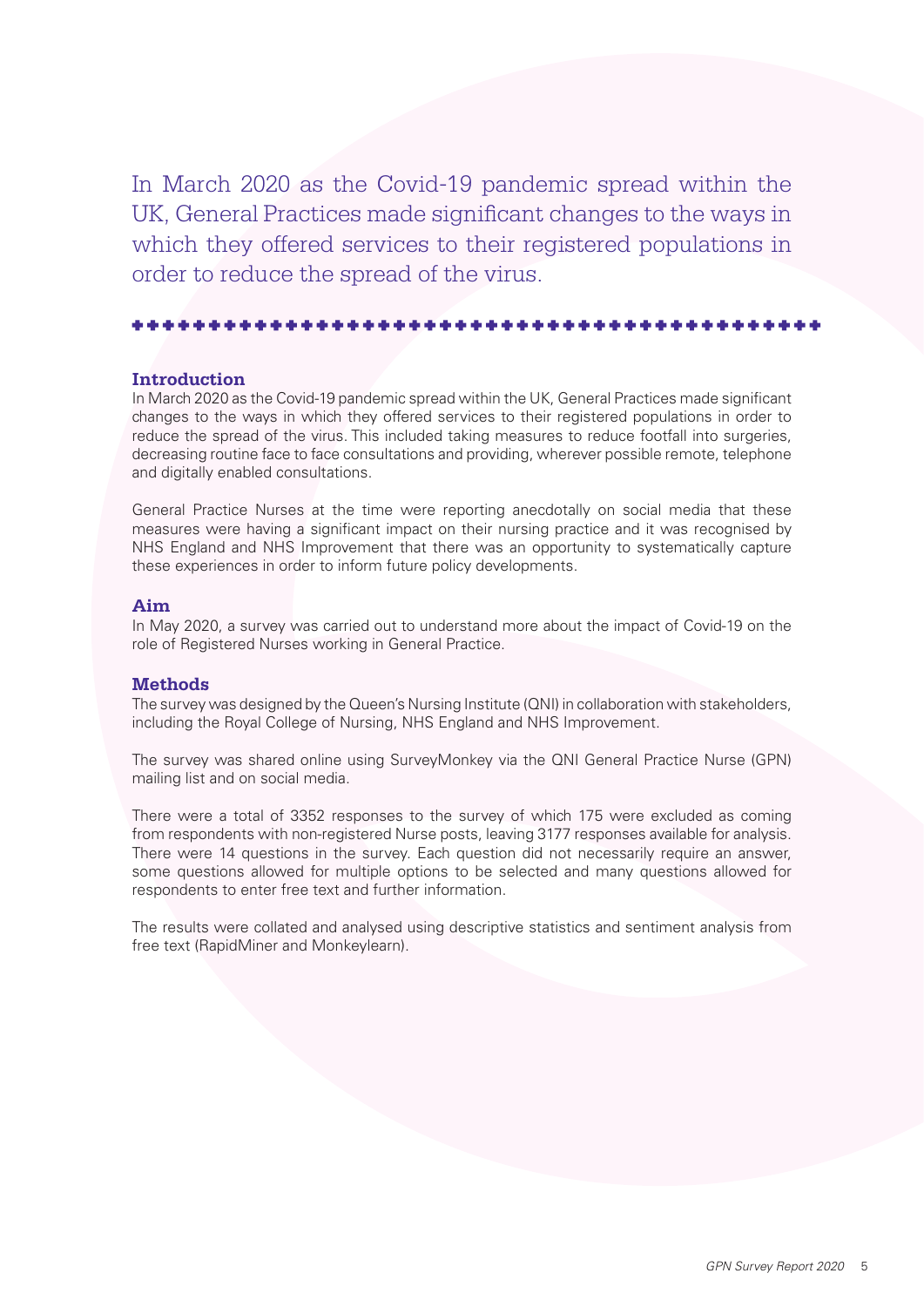### **Summary of findings**

# **1.**

82% (2290) of respondents reported that their hours of paid work had not changed, with 10.5% (295) reporting an increase in hours and 7.5% (209) a decrease.

# **2.**

 51 mentioned leave in the context of having to take leave or leave not being available. 9 mentioned colleagues being furloughed, primarily HCAs. Redeployment was common, other concerns included reduced work as well as increased workloads and working hours.

# **3.**

71% (2266) of respondents reported that they were now providing the majority of their consultations/ appointments remotely and, where capacity can be assessed, 49% (1246) reported an increase in capacity. 12% (382) reported little had changed in the way they were working.

# **4.**

65% (1853) of respondents had the necessary equipment available to work, 14% (389) reported lacking equipment while 21% (603) responded 'not applicable'. In further sentiment analysis, access to technology was broadly negative.

# **5.**

22% (564) reported there was less capacity due to colleagues on sick leave and/or being shielded, however only 1.3% (38) reported changes to their employment due to sick leave or shielding.

# **6.**

 78% (2043) of nurses reported feeling supported by their employer with sentiment analysis remaining marginally positive. 6% (159) of nurses reported feeling unsupported by their employers, 9% (239) reported they felt in need of support. However, only 34% (899) reported feeling supported by their colleagues which warrants further investigation.

# **7.**

Experiences of technology was broadly positive but access to technology was broadly negative.

# **8.**

Issues such anxiety and uncertainty appeared, for example 'I am not an anxious person generally, but feel the new way of working has caused me stress in a way I have never known before but now I realise this, I am mostly able to manage it.'

# **9.**

Mixed sentiment was common, for example 'Worry about all my patients and also have lost many in care homes, the staff are doing fabulous work and I am proud of them'

# **10.**

The behaviour of others (occasionally positive but primarily negative) also featured alongside personal risk. 'It's sickened me to see how nurses have been forced to put themselves at risk when the Drs in the surgery hide away in their rooms and refuse to undertake face to face consultations for fear of catching the virus.' and 'My surgery is fantastic. However, I would like the GPs to see their own patients if they decide to bring them in. I feel a little vulnerable having to see PPE patients 3 days a week (the other ANP sees them 2 days a week).'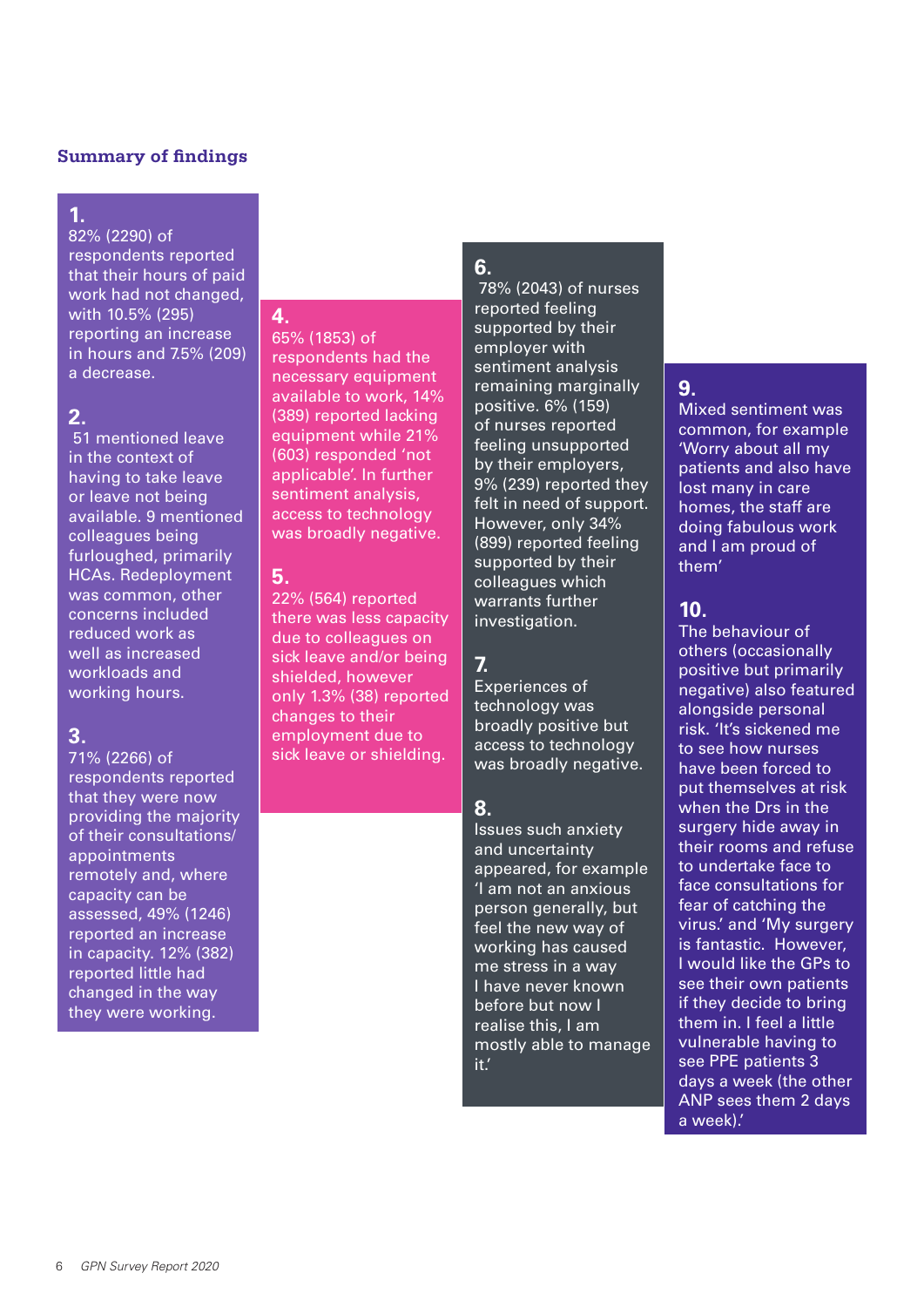# **11.**

PPE was an ongoing issue (mentioned 163 times primarily in the context of lack of supply and lack of information about what kind of PPE should be used) 'Feel PPE been a problem we were originally told we didn't need to wear it [if] patients were screened prior to attending for face to face treatments. Then we were advised to wear PPE but shortage of masks meant wearing one for full day not ideal.'

# **12**.

The perceived value of the GPN role featured in the free text frequently and was broadly negative. For example, 'I feel that our team response has demonstrated that GPNs are integral to the provision of general practice services and the wider NHS. I believe that this should be reflected in our terms and conditions and that they should be included in Agenda for Change pay scales especially if they are being expected to redeploy or adapt their roles to provide support in other NHS settings.'

### **13.**

Leave of absence terms and poor working conditions i.e. lack of sick pay was explicitly mentioned 15 times. For example, 'Our practice does not pay for sick leave which caused a lot of difficulties when it came to staff following guidelines on selfisolation. Eventually the practice agreed to cover sick leave until May 2020. If we had standardised terms and conditions in the GP surgeries along with the NHS this would not have been a problem'.

# **14.**

Pay was mentioned 40 times alongside working conditions (20) in the context of pay and conditions alongside retention 'No support from practice manager or GPs, before, during & no doubt after Covid-19. Desperately short of trained staff, no one stays because of poor pay terms & conditions...'

# **15.**

The most frequently mentioned issue in any context was pay and conditions. This was universally negative for example 'Consistency throughout General Practice in ALL aspects would be the greatest value for GPNs. The discrepancies in working conditions, roles, training, sick pay, pay structure, support, bereavement pay, holiday allowance, etc are really quite shocking. It's obvious on lots of the forums that have been set up, especially since the current pandemic has occurred there are an awful lot of GPNs who are being let down and not respected or appreciated, and many more...very experienced ones who can't wait to get out and retire. How sad and heartbreaking is that.'

# **16.**

Some people signalled an intention to leave/ quit/retire (15) 'I am 62 years old and if I was in a position to be able to leave I would. I do not think we are in any way properly protected and I feel very much at risk.'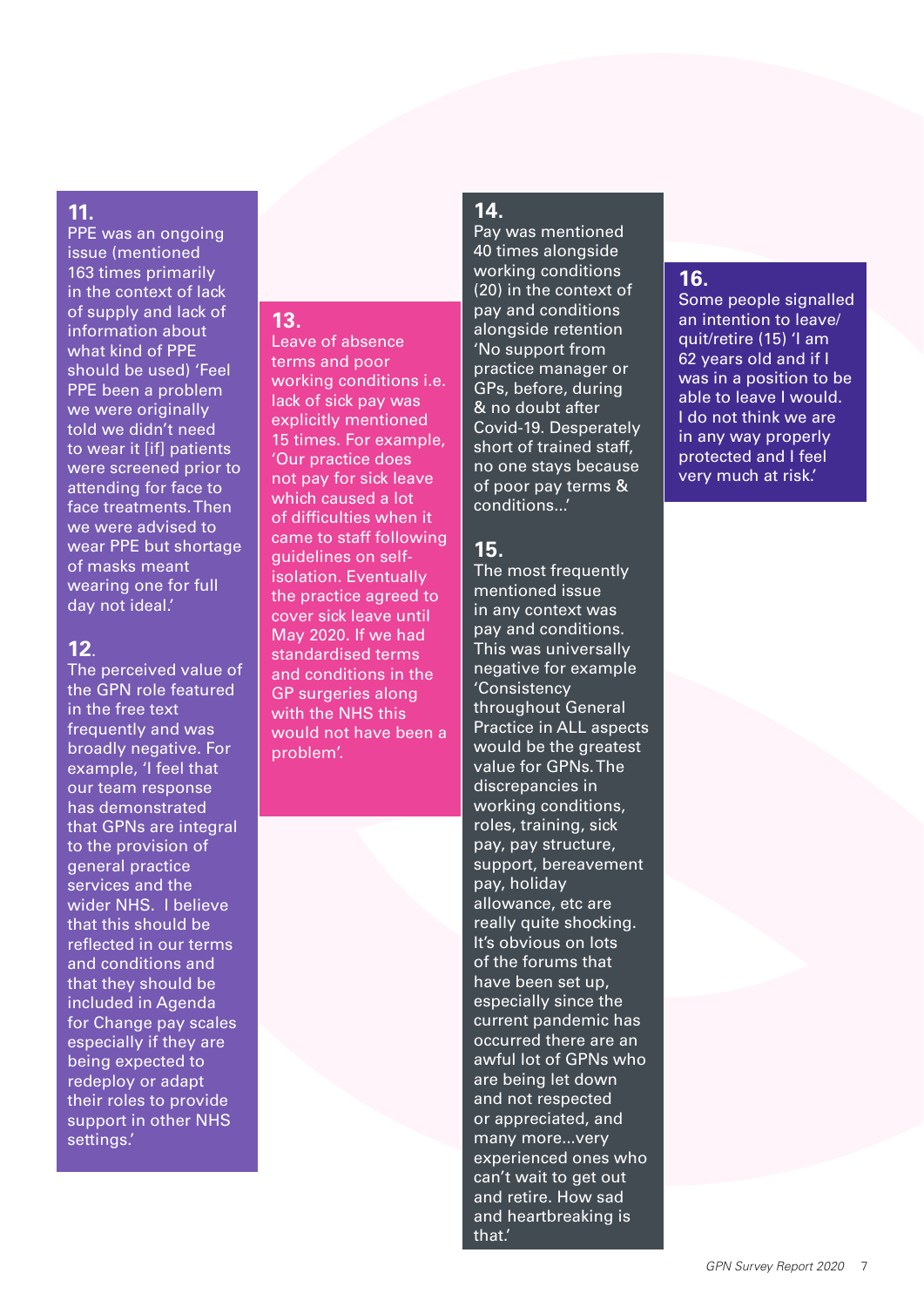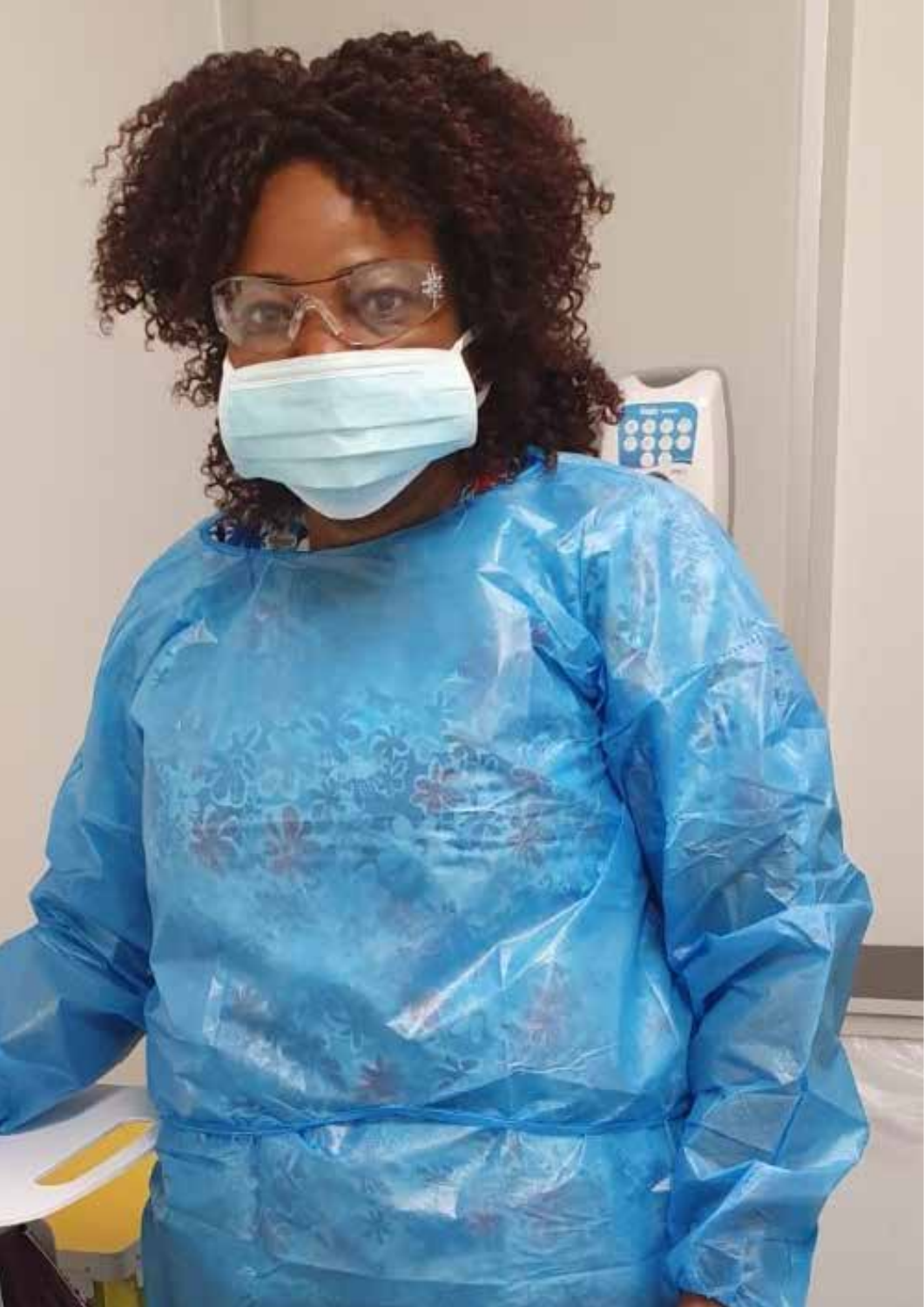Covid-19 has exacerbated underlying issues around renumeration, working conditions, terms of employment and perceptions of value of the role. It also raised issues around job security as demand fell.

#### **Learning Points from Covid-19**

GPNs faced significant challenges in obtaining the right type or quantity of personal protective equipment. Some GPNs felt they were exposed to increased risk compared to other workers - for example, seven remarked they were the front of house professional seeing patients.

The workforce appears to have responded to the pandemic with agility but feels that this has not be recognised on national or local platforms.

Although many felt supported by employers, far fewer felt supported by colleagues - this is worthy of further study.

The changes to methods of communication and the use of technology were overall positive however access to technology needs to be improved to maximise this.

Covid-19 has exacerbated underlying issues around renumeration, working conditions, terms of employment and perceptions of value of the role. It also raised issues around job security as demand fell.

#### **Survey Results**

#### **Question 1: In what region of England are you working?**

The most common region of England was the Midlands and East (29%, 921) followed by the East of England (19%, 583), the South East (14%, 445), the North West (13%, 416), London (10%, 328), the North East (9%, 265) and finally the South West (6%, 199).

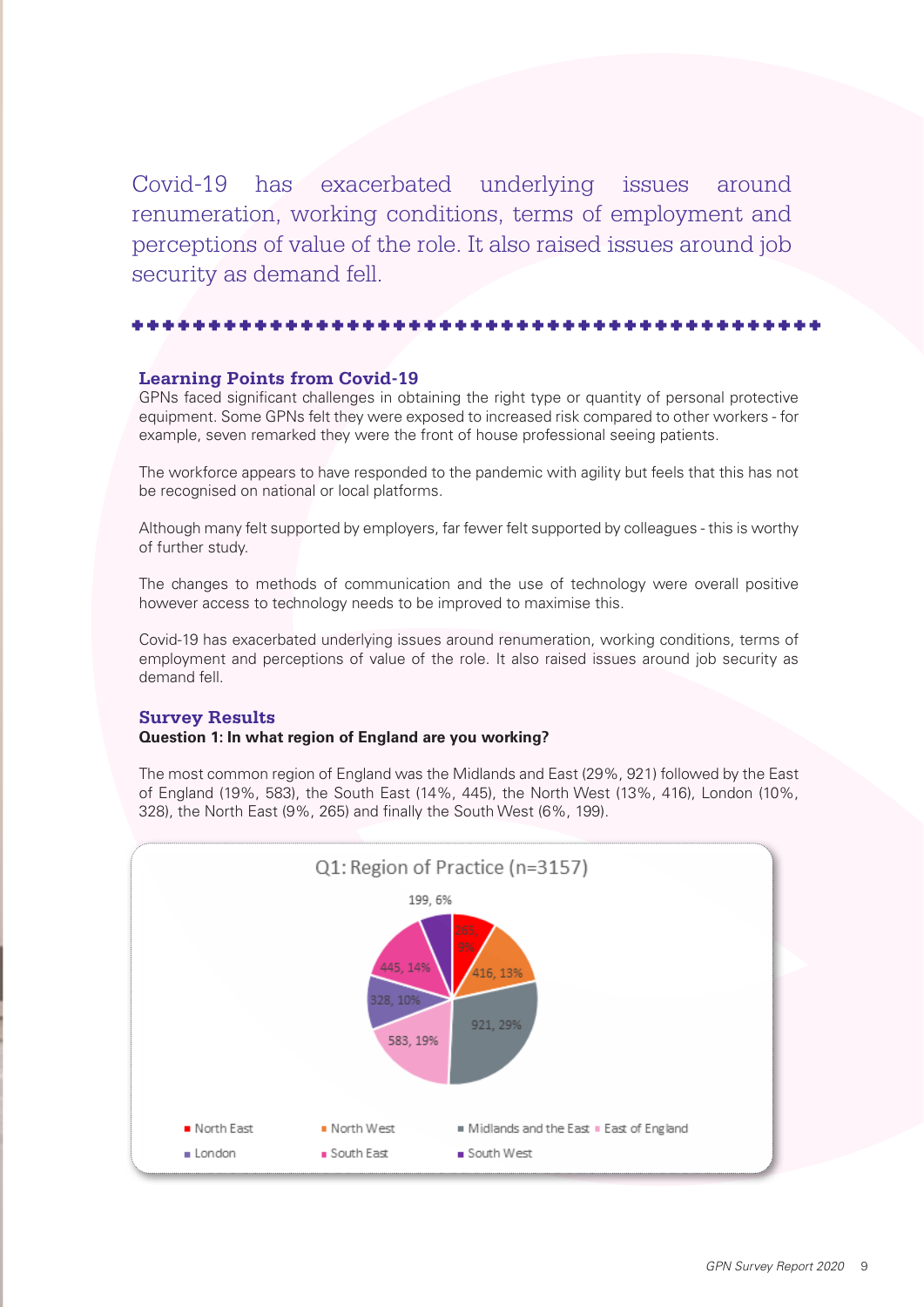### **Question 2: Please give the nearest town or city to your place of work to enable us to have a better idea of the area of England you work in whilst still remaining anonymous.**

Not required to be analysed for this report.

There was no identifiable correlation between the region and other responses in the survey.



#### **Question 3: How many patients are registered at your practice?**

Most respondents reported the number of registered patients between 10,001 and 20,000. 34% (1071) of respondents had between 5001 and 10,000 registered patients, 30% (950) between 10,001 and 15,000 and 16% (489) between 15,001 and 20,000 registered patients.

**Question 4: In what capacity were you working in General Practice at the outbreak of Covid-19?**



Key: General Practice (GP); Nurse Practitioner (NP); Independent Prescriber (IP) Almost 70% of respondents were GP Nurses (47%, 1457) or Senior GP Nurses (21%, 646).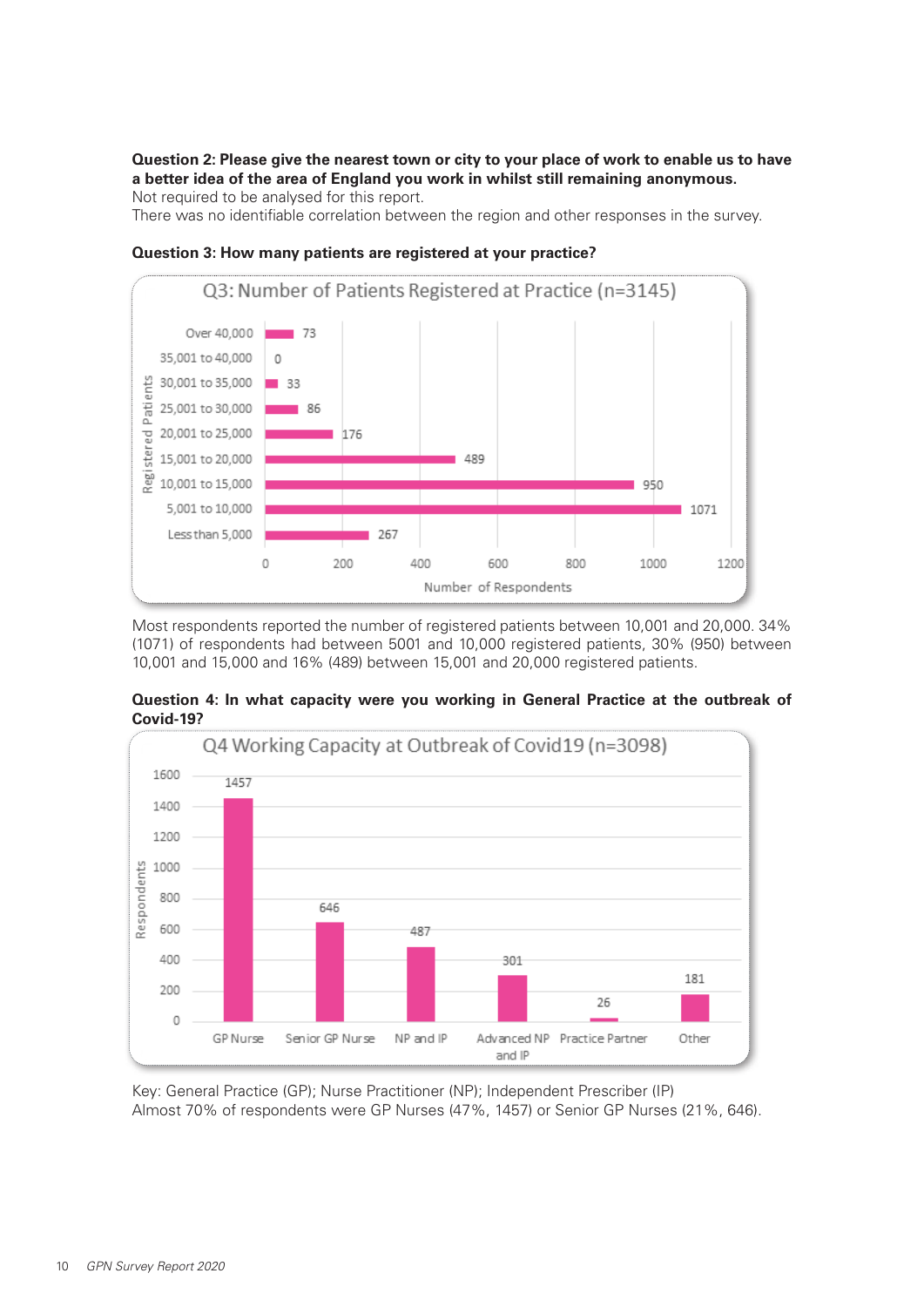

**Question 5: Please state your typical weekly hours of work in the GP practice before the outbreak of Covid-19. Please do not include any hours in a second practice or other service.**

The typical General Practice Nurse role is, for more than half of respondents (63%, 2009), a parttime role of 30 hours or fewer in any one General Practice.

The availability of a range of full and part time roles available for GPNs may be an important consideration in relation to measures to improve recruitment and retention,

#### **Question 6: How have your hours of work changed since the outbreak of Covid-19?**

The number of respondents who had been fully or partly redeployed, made redundant, resigned from their role or been furloughed is shown in the table below:

| <b>Change in work</b>                                          | <b>Number</b> |
|----------------------------------------------------------------|---------------|
| I have been partially redeployed to another<br>service         | 63            |
| I have been fully redeployed to another<br>service             | 19            |
| I have been made redundant since the<br>outbreak of Covid-19   | 6             |
| I have resigned from my role since the<br>outbreak of Covid-19 | 6             |
| I have been furloughed                                         | 5             |
| <b>Total</b>                                                   | 99            |

Regarding working hours, 82% of the respondents' hours of work had not changed, 10.6% had increased their hours while 7.5% had reduced their hours (n=2794).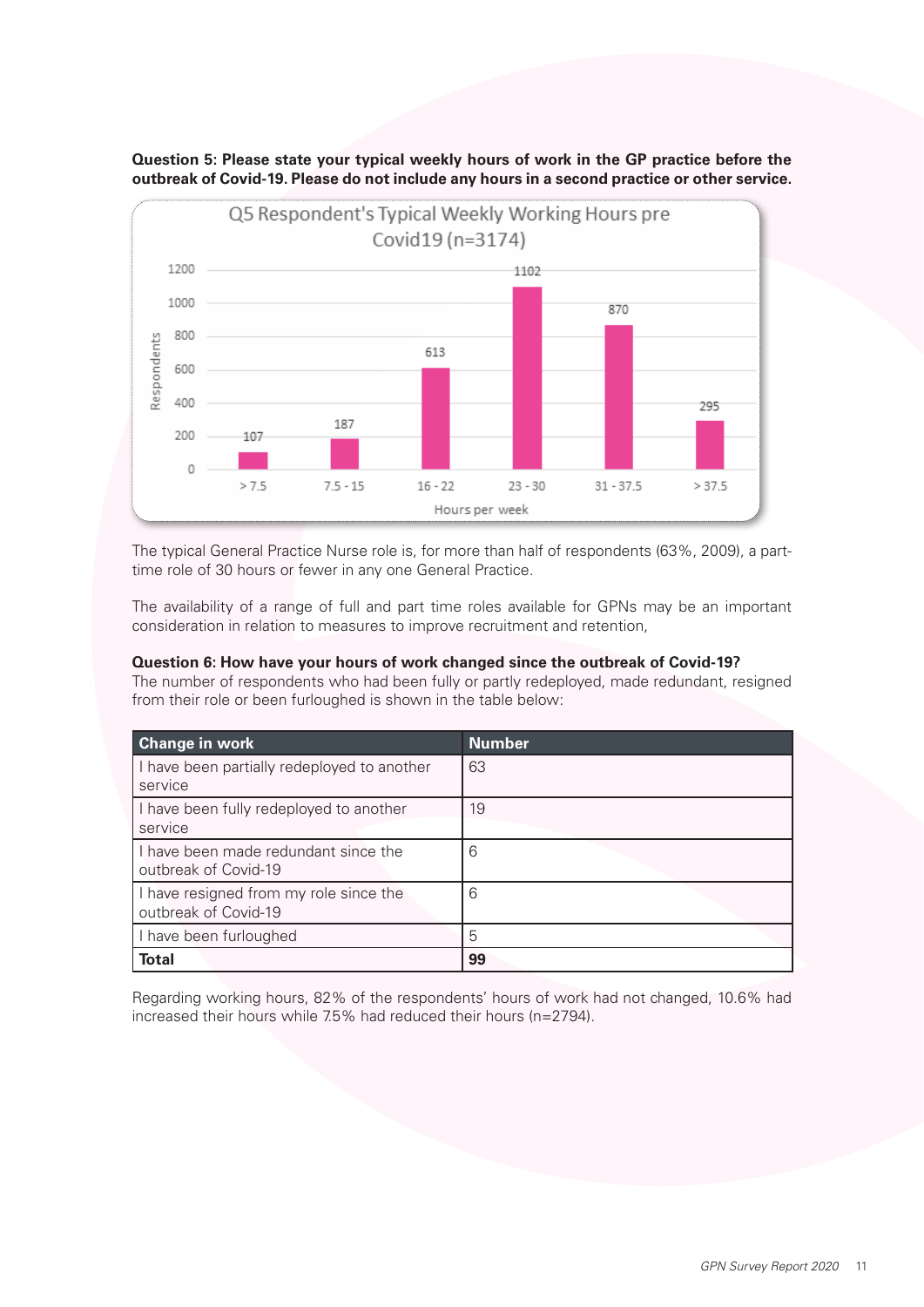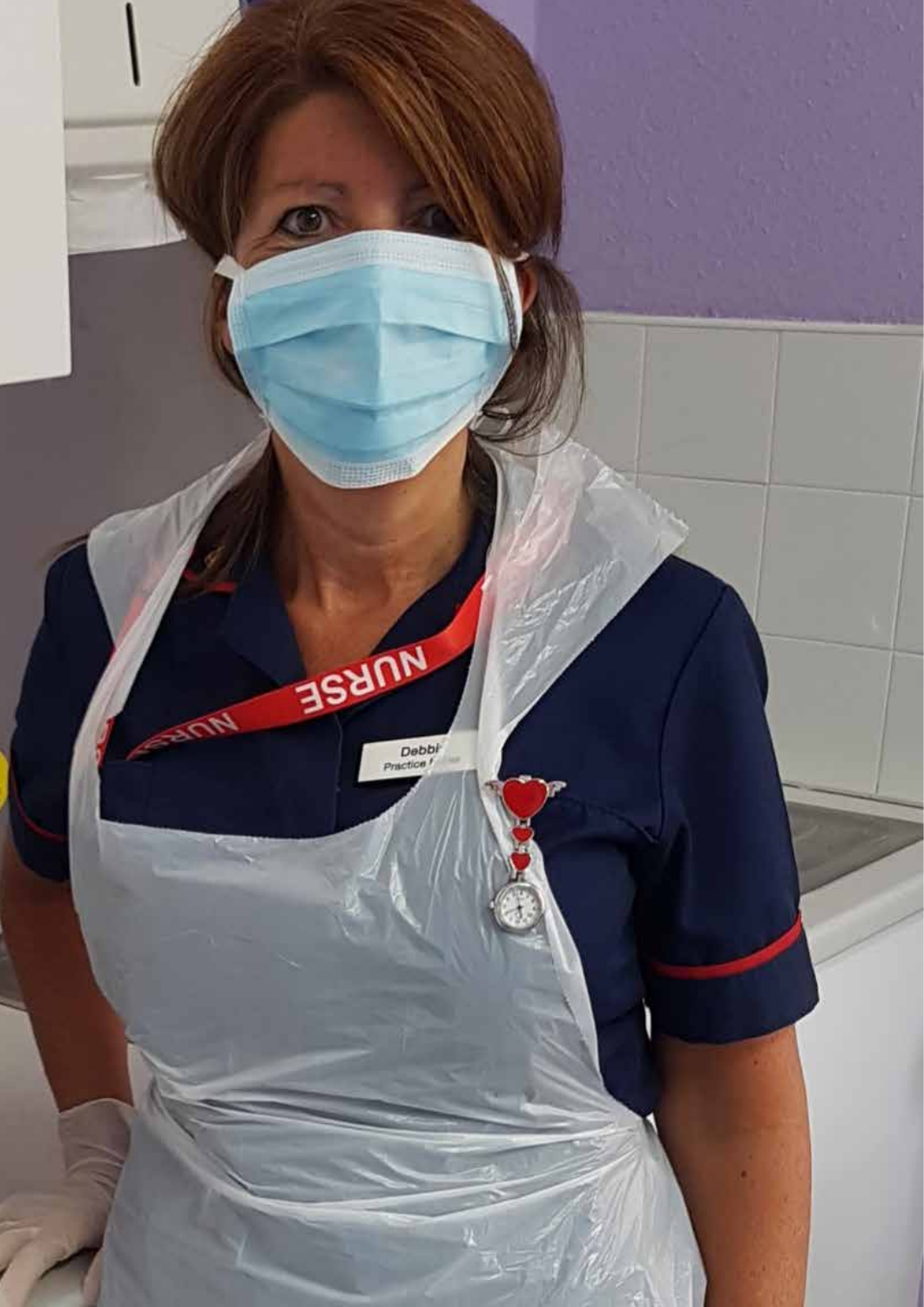Redeployment seems more common with people concerned about reduced workloads as well as increased workloads and working hours.



Freetext sentiment analysis was neutral (n=3,101) probably due to the amount of none or no change (59). However, 51 mentioned leave in the context of having to take leave or leave not being available. 9 mentioned colleagues being furloughed, primarily HCAs. Redeployment seems more common with people concerned about reduced workloads as well as increased workloads and working hours.

#### **Question 7: Please provide more detail on the ways in which the capacity within your team has changed in response to Covid-19**

Respondents could choose more than one response:

| <b>Capacity</b>                                                                                                                                                           | <b>Number</b> |
|---------------------------------------------------------------------------------------------------------------------------------------------------------------------------|---------------|
| The capacity of the nursing team has not<br>changed                                                                                                                       | 645           |
| There is less capacity in the nursing team<br>because the demand for nursing work has<br>increased                                                                        | 80            |
| There is less capacity in the nursing team<br>because there are colleagues on sick leave<br>and/or being shielded                                                         | 564           |
| There is more capacity in the nursing team<br>because we have reduced face-to-face<br>appointments and we are providing more<br>consultations via the phone or video link | 1248          |
| Our nursing capacity is difficult to assess<br>as the operating model has changed<br>completely                                                                           | 552           |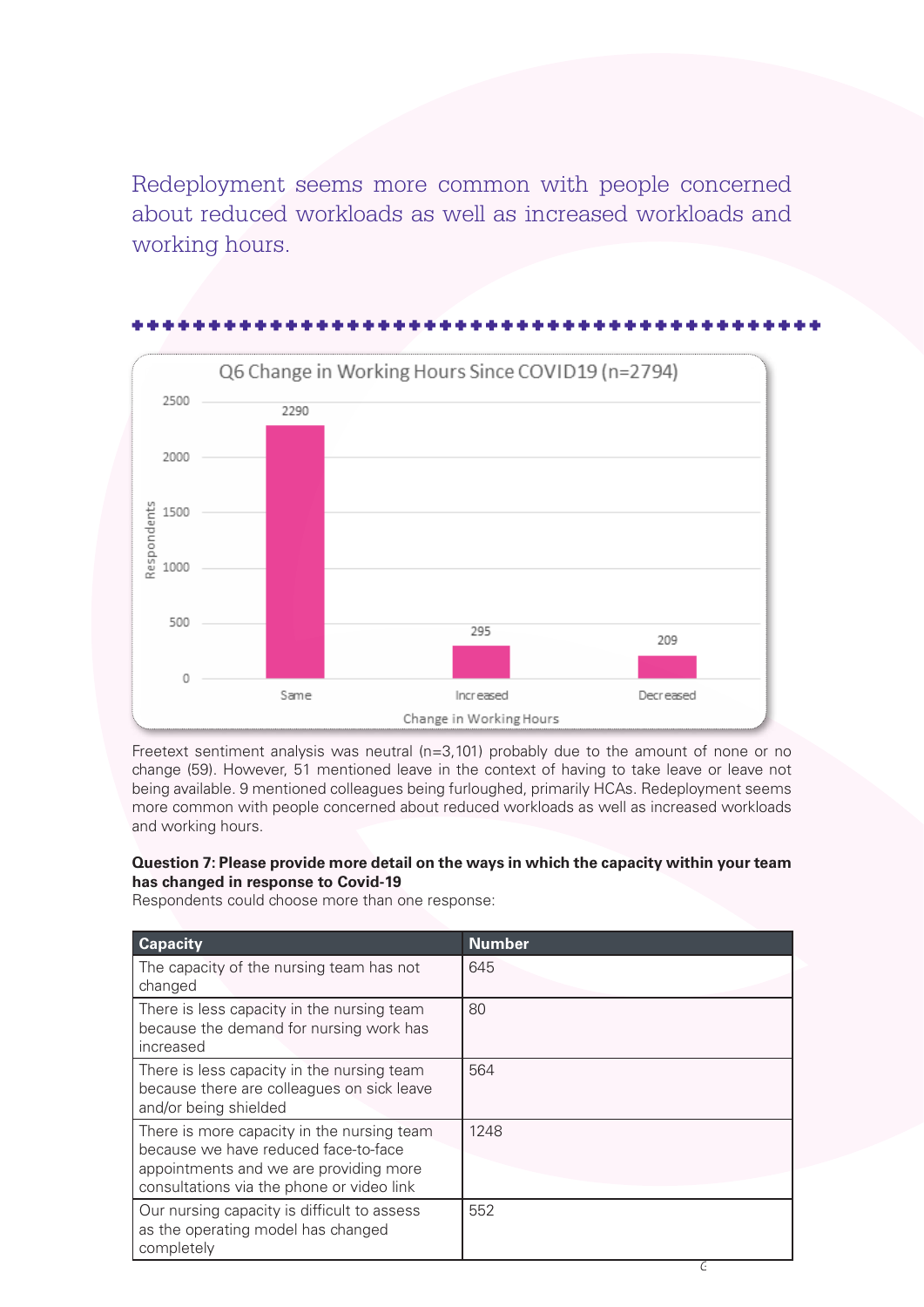#### **Question 8: In what ways are you working differently since the outbreak of Covid-19?** Respondents could choose more than one response:

| <b>Working Practice</b>                                                                                                | <b>Number</b> |  |
|------------------------------------------------------------------------------------------------------------------------|---------------|--|
| I am providing the majority of my consultations/<br>appointments via phone or video link                               | 2266          |  |
| I am working from home some or all of the<br>time                                                                      | 410           |  |
| I have changed locality as there are now<br>designated practices in the locality/PCN to<br>provide 'hot and cold hubs' | 208           |  |
| I am continuing to provide home visits as I<br>have always done                                                        | 205           |  |
| My home visits as a GPN have increased                                                                                 | 312           |  |
| I am no longer providing home visits to my<br>patients                                                                 | 262           |  |
| I am working more closely with colleagues in<br>the local District Nursing Team                                        | 237           |  |
| I am working more closely with colleagues in<br>the local Care Homes                                                   | 142           |  |
| I am working more closely with colleagues<br>in the local Community Children's Nursing<br>services                     | 19            |  |
| I am working more closely with colleagues in<br>the local Community Mental Health Nursing<br>services                  | 24            |  |
| Little has changed in the way I am working                                                                             | 382           |  |

#### **Question 9: Do you have the necessary equipment available to you to be able to work differently?**

| <b>Availability of Equipment</b>                                                                                                             | <b>Number</b> |
|----------------------------------------------------------------------------------------------------------------------------------------------|---------------|
| I have all the equipment and software needed<br>to enable me to provide phone and video<br>consultations/appointments                        | 1853          |
| I have been unable to work in a different way   389<br>due to the lack of equipment available to me<br>for remote consultations/appointments |               |
| Not applicable – I continue to work in a similar<br>way without any additional equipment                                                     | 603           |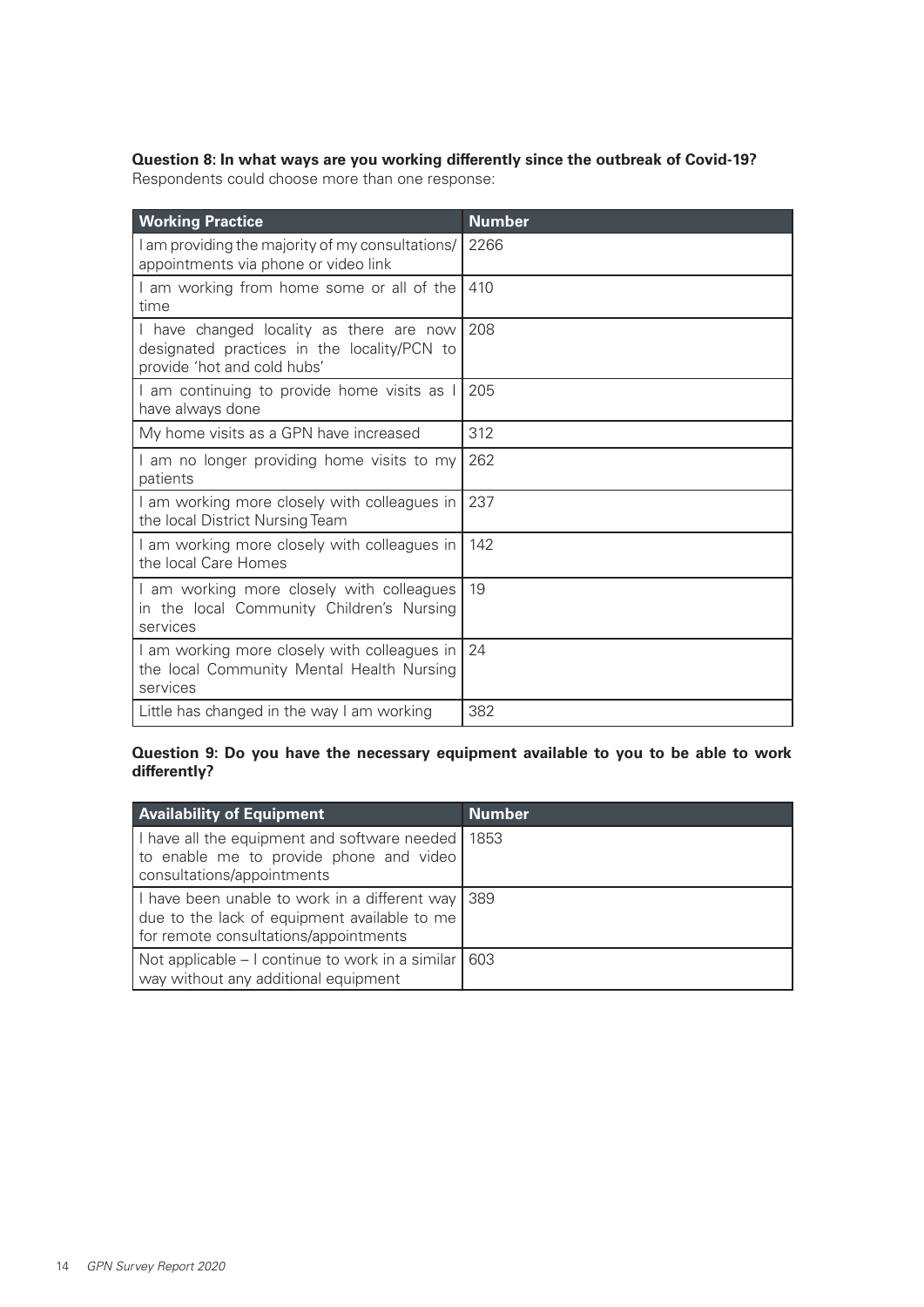

65% (1853) of respondents had the necessary equipment available to work, 14% (389) reported lacking equipment while 21% (603) responded 'not applicable'.

#### **Question 10: Have there been any changes to your status of employment since in the outbreak of Covid-19?**

| <b>Status</b>                                                         | <b>Number</b> |  |
|-----------------------------------------------------------------------|---------------|--|
| No change                                                             | 2536          |  |
| Increased salary as hours of employment<br>increased                  | 75            |  |
| Decreased salary as hours or employment<br>decreased                  | 63            |  |
| Flexible contract terminated (e.g.<br>locum<br>contract)              | 9             |  |
| I have been furloughed                                                | 3             |  |
| On sick leave: no employer sick pay – statutory<br>sick pay only      | 12            |  |
| On sick leave: with employer sick pay                                 | 11            |  |
| Currently shielded: no employer sick pay -<br>statutory sick pay only | 2             |  |
| Currently shielded - with employer sick pay                           | 13            |  |
| Other (please specify)                                                | 121           |  |

 $(n=2845)$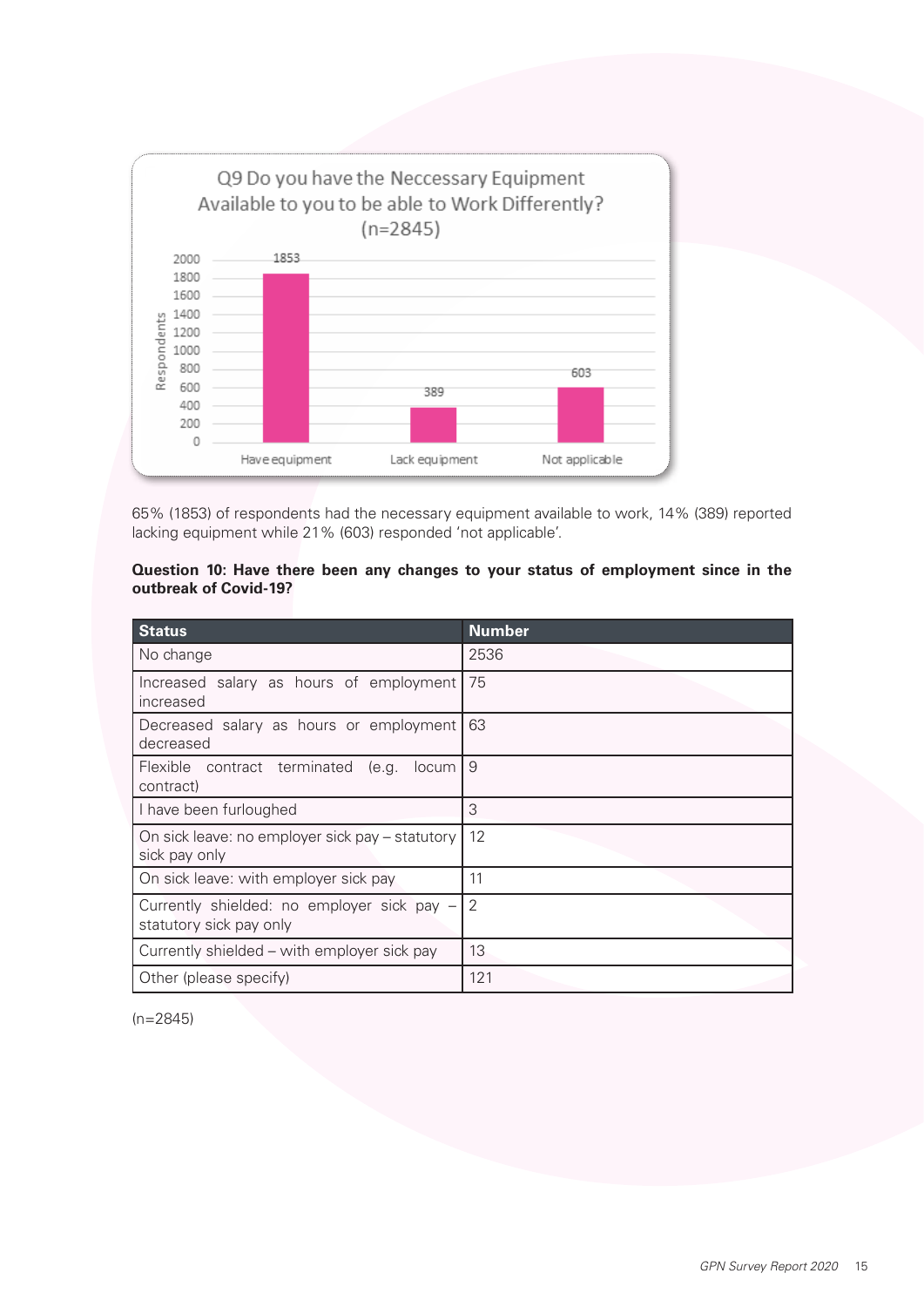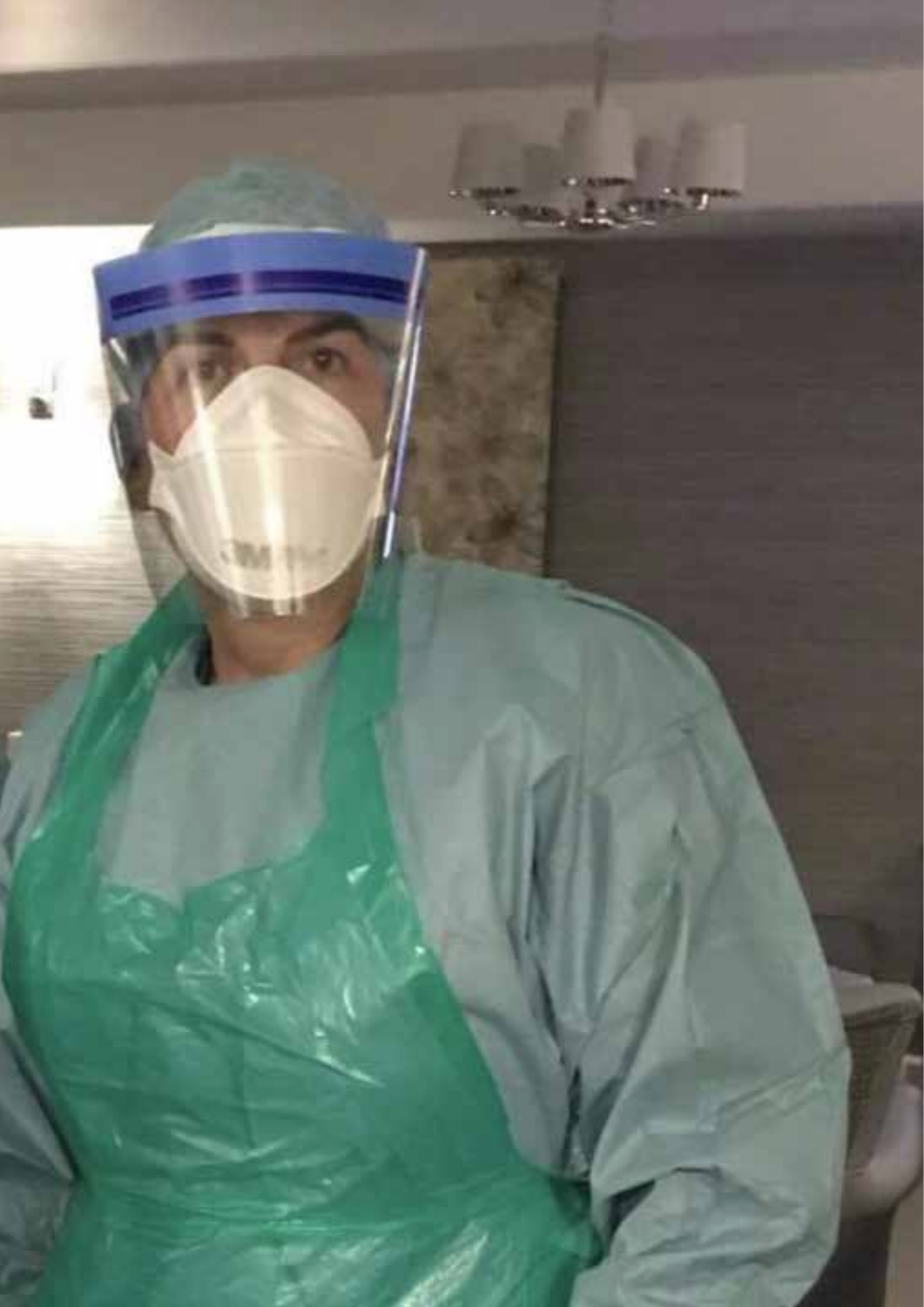# 195 were currently seeking a new role elsewhere, with 42 of these seeking a new role with 111 service.

# **Question 11: Are you currently seeking a nursing role elsewhere?**

Respondents could choose more than one response:

| Are you currently seeking a nursing role Number<br>elsewhere?  |               |  |
|----------------------------------------------------------------|---------------|--|
| No.                                                            | 2614          |  |
| Yes                                                            | 195           |  |
| Total yes/no                                                   | 2809          |  |
| If you are seeking a new role whereabouts<br>is it?            | <b>Number</b> |  |
| 111 service                                                    | 42            |  |
| <b>District Nursing Service</b>                                | 26            |  |
| Care Home                                                      | 7             |  |
| Specialist Nursing Service in the community<br>(e.g. Diabetes) | 26            |  |
| Community Hospital (Covid-19 ward)                             | 18            |  |
| Other                                                          | 184           |  |
| <b>Total new role</b>                                          | 303           |  |
| <b>Grand total</b>                                             | 3112          |  |



7% (195) of respondents were seeking a nursing role elsewhere.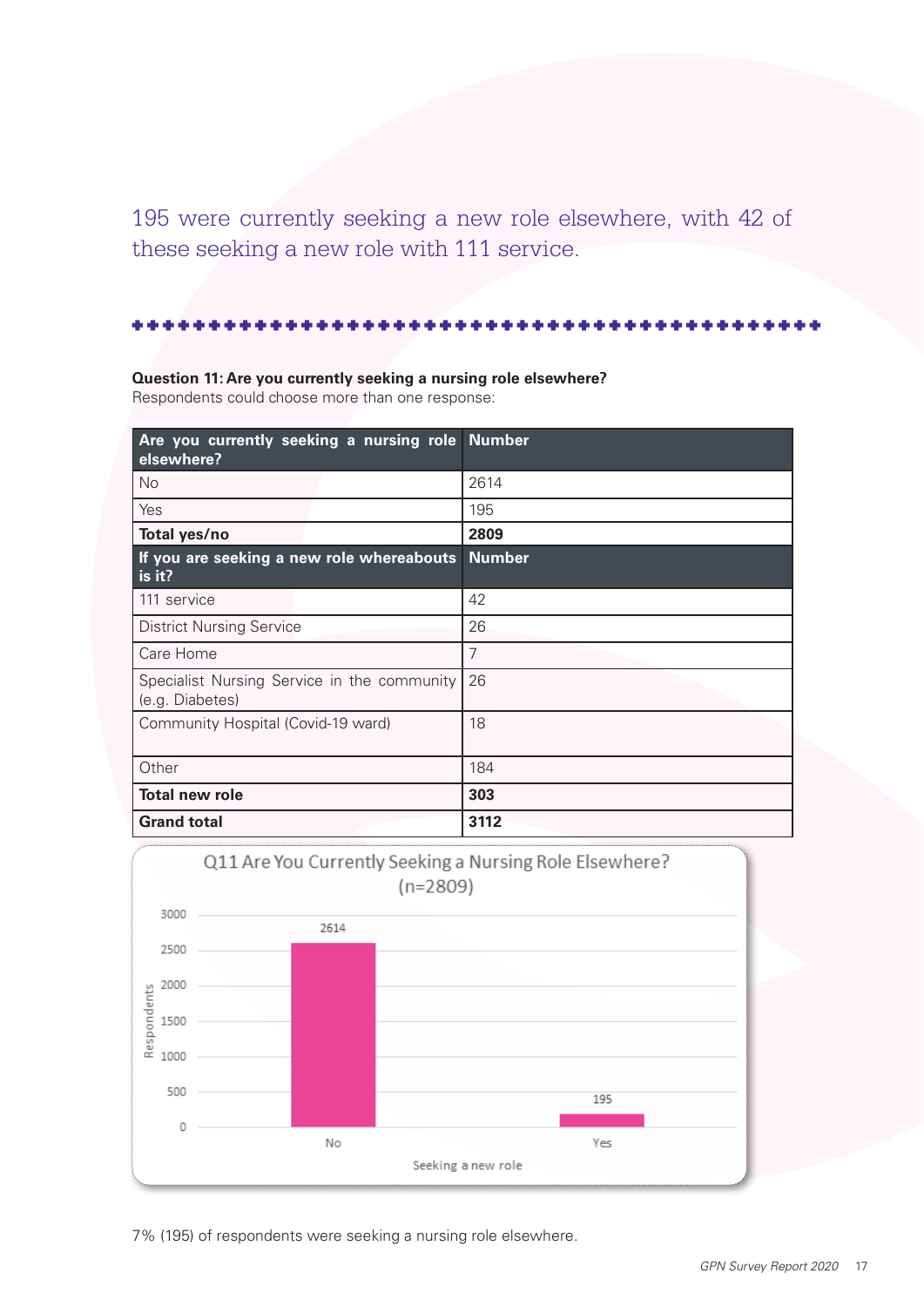### **Question 12: How are you being supported to work differently?**

Respondents could choose more than one response:

| How are you being supported to work<br>differently?                                                 | <b>Number</b> |
|-----------------------------------------------------------------------------------------------------|---------------|
| My employers are fully supportive of my<br>current role as a nurse in General Practice              | 2043          |
| My employers are partially supportive of my<br>current role as a nurse in General Practice          | 426           |
| I feel unsupported by my employers                                                                  | 159           |
| I am supported by my colleagues                                                                     | 899           |
| As a Partner, I feel supported by my fellow<br>partners                                             | 26            |
| As a Partner, I feel partially supported by my<br>fellow partners                                   | $\Omega$      |
| I am not aware of any NHS support available                                                         | 100           |
| I am aware of the NHS support services and<br>plan to/have accessed the Covid-19 support<br>website | 432           |
| I feel in need of support                                                                           | 239           |
| <b>Total</b>                                                                                        | 4324          |

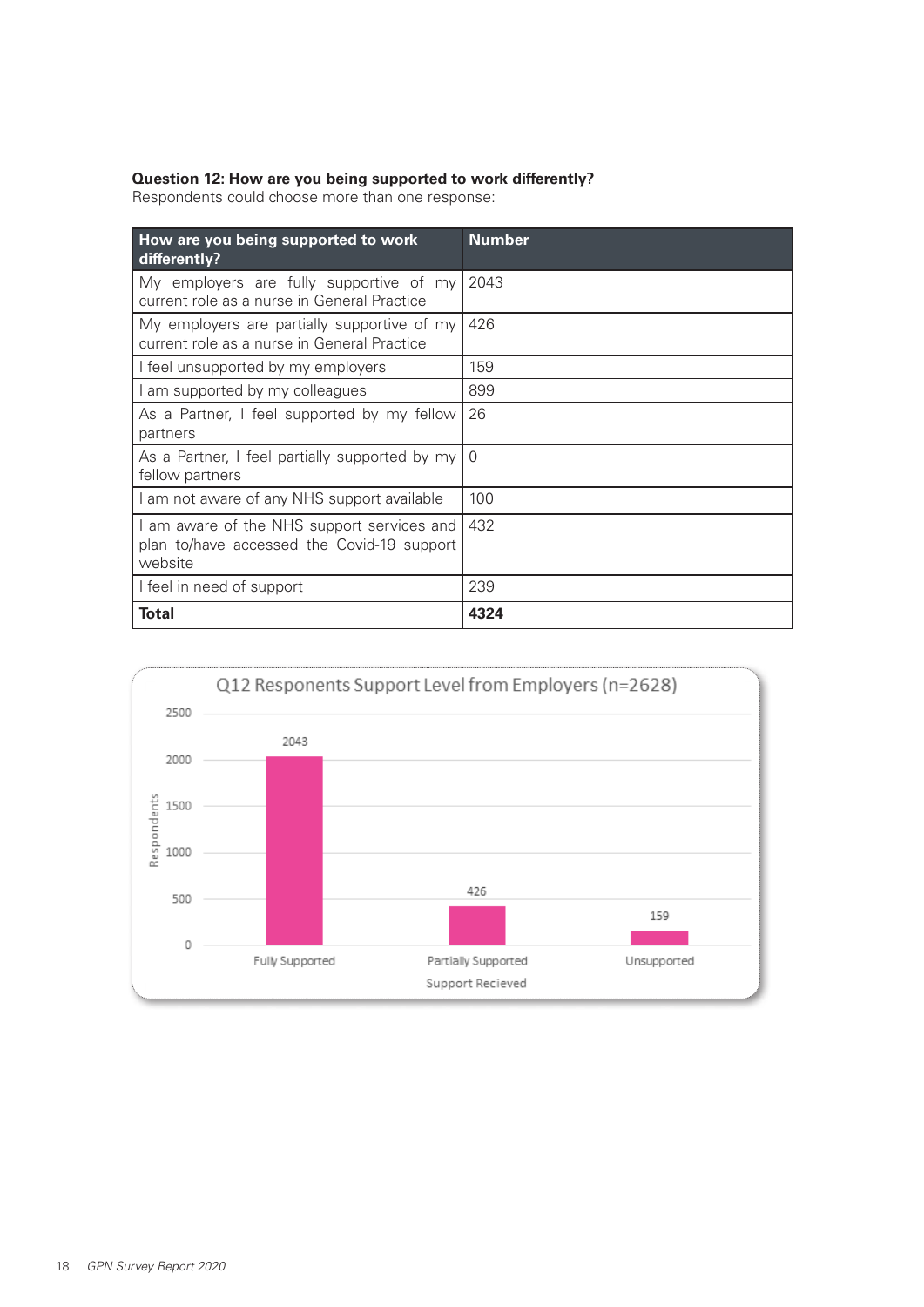#### **Question 13: Please state what has helped you to work differently? (e.g. help from colleagues, employer, family, friends, professional organisation)**

There were only free text responses to this question (N=3175 responses).

The overall sentiment was marginally positive. This was driven by the use of the term support which was frequently used (support, supportive, supported 974) help and helpful (445) and relationships with not only colleagues (various) but also family (319).

Technology was also broadly positive but access to technology was broadly negative. This aspect is likely to have made the sentiment analysis only marginally positive rather than more positive, *'The NHS in GP land is a dinosaur, we need to be much more up to date with technology and stop using out dated slow computers, that can even downloads a website !!!!! So that staff can provided a more up to date speedy service, for pts. now with Covid-19 and for the future and provide more Peer support, even remotely and for meetings, training ... I am fed up of the NHS (my GP surgery) being out of date with technology ... incredibly frustrating.'*

#### **Question 14: Please write here anything else you would like to add?**

There were only free text responses to this question (N=3143 responses).

The overall sentiment was negative.

The most frequently mentioned issue in any context was pay and conditions. This was universally negative for example *'Consistency throughout General Practice in ALL aspects would be the greatest value for GPN's. The discrepancies in working conditions, roles, training, sick pay, pay structure, support, bereavement pay, holiday allowance, etc are really quite shocking.*  It's obvious on lots of the forums that have been set up, especially since the current pandemic has occurred there are an awful lot of GPNs who are being let down and not respected or *appreciated, and many more...very experienced ones who can't wait to get out and retire. How sad and heartbreaking is that.'*

Issues such anxiety and uncertainty appeared for example, *'I am not an anxious person generally, but feel the new way of working has caused me stress in a way I have never known before but now I realise this, I am mostly able to manage it.'*

Mixed sentiment was common for example *'Worry about all my patients and also have lost many in care homes, the staff are doing fabulous work and I am proud of them'* or in regard to value of the GPN role, *'I feel that our team response has demonstrated that GPNs are integral to the provision of general practice services and the wider NHS. I believe that this should be reflected in our terms and conditions and that they should be included in Agenda for Change pay scales especially if they are being expected to redeploy or adapt their roles to provide support in other NHS settings.'*

The behaviour of others (positive but primarily negative) also featured alongside personal risk *'It's*  sickened me to see how nurses have been forced to put themselves at risk when the Drs in the *surgery hide away in their rooms and refuse to undertake face to face consultations for fear of catching the virus.'* and *'My surgery is fantastic. However, I would like the GPs to see their own patients if they decide to bring them in. I feel a little vulnerable having to see PPE patients 3 days*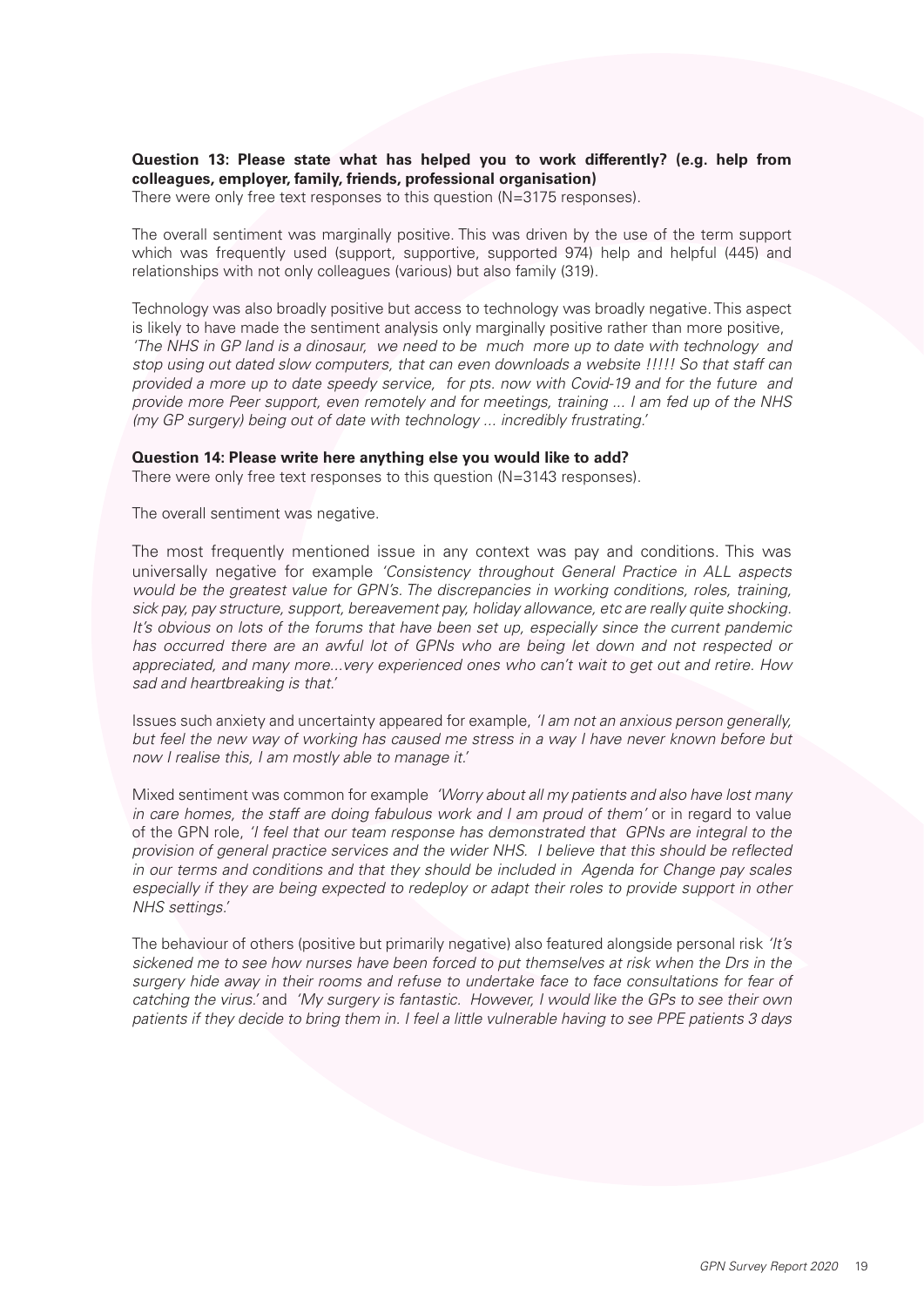*a week (the other ANP sees them 2 days a week).'*

Leave or absence terms and conditions i.e. the lack of sick pay was mentioned 15 times.

For example, *'Our practice does not pay for sick leave which caused a lot of difficulties when it came to staff following guidelines on self isolation. Eventually the practice agreed to cover sick*  leave until May 2020. If we had standardised terms and conditions in the GP surgeries along with *the NHS this would not have been a problem'.*

Pay was mentioned 40 times alongside working conditions (20): *'No support from practice manager or GPs, before, during & no doubt after COVID-19. Desperately short of trained staff, no one stays because of poor pay terms & conditions...'*

PPE was mentioned 163 times primarily lack of supply and lack of information about what kind of PPE should be used: *'Feel PPE been a problem we were originally told we didn't need to wear it patients were screened prior to attending for face to face treatments. Then we were advised to wear PPE but shortage of masks meant wearing one for full day not ideal.'*

Some people signalled an intention to leave/quit/retire (15): *'I am 62 years old and if I was in a*  position to be able to leave I would. I do not think we are in any way properly protected and I feel *very much at risk.'*

#### **Limitations**

This was a self-selected convenience sample using a cross sectional approach. The survey uses some multiple questions, but the free text is rich and offers depth. This is likely to counter any interpretative issues regarding the questions in terms of insight.